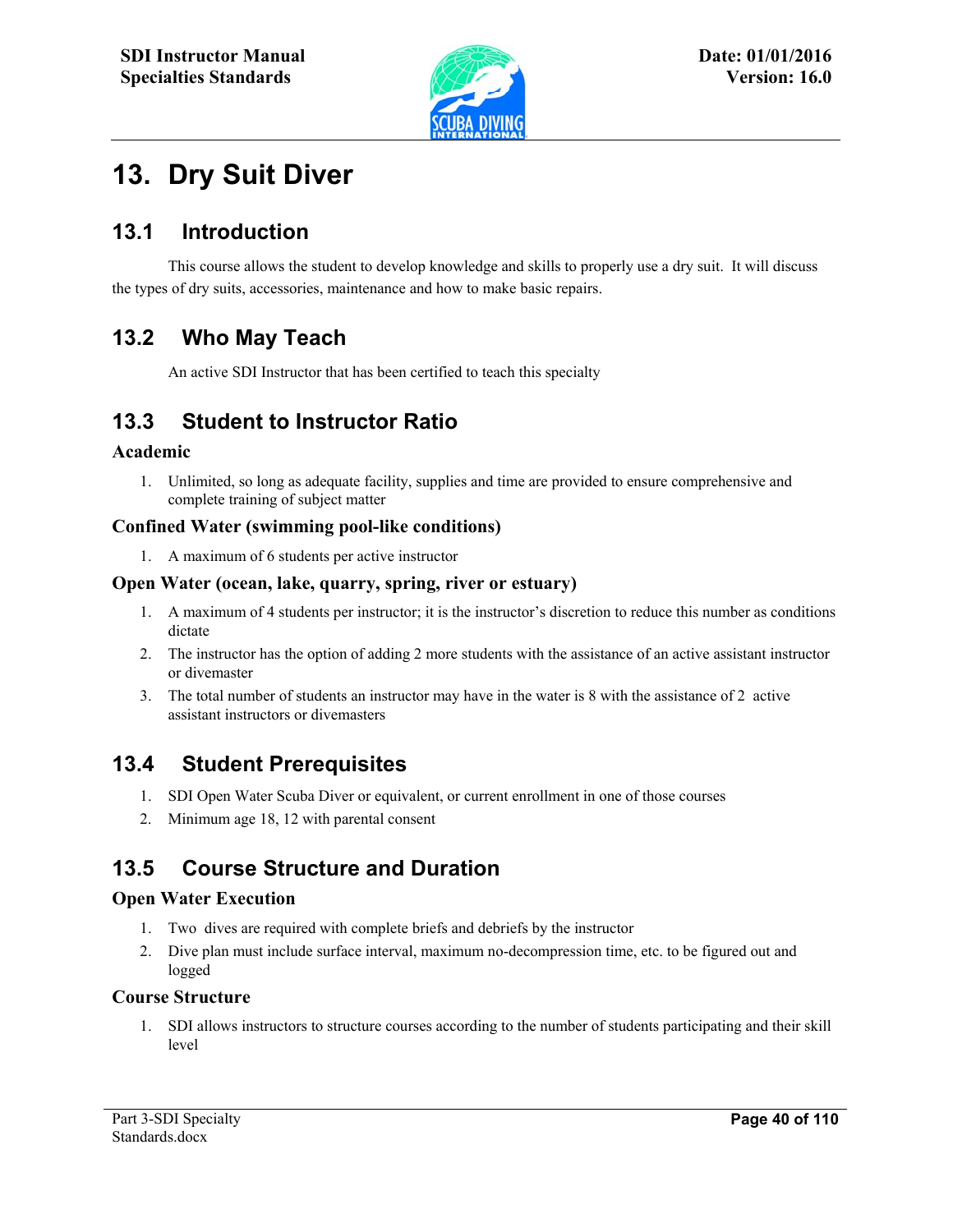

l

# **13.6 Administrative Requirements**

#### **Administrative Tasks:**

- 1. Collect the course fees from all the students
- 2. Ensure that the students have the required equipment
- 3. Communicate the schedule to the students
- 4. Have the students complete the:
	- a. *SDI Liability Release and Express Assumption of Risk* Form
	- b. *SDI Medical Statement* Form

#### **Upon successful completion of this specialty the instructor must:**

1. Issue the appropriate SDI certification by submitting the SDI Diver Registration Form to SDI Headquarters or registering the students online through member's area of the SDI website

# **13.7 Training Material**

#### **Required Material:**

- 1. *SDI Dry Suit* Student Manual
- 2. *SDI Dry Suit* Knowledge Quest
- 3. *SDI Dry Suit* Instructor Guide

### **13.8 Required Equipment**

- 1. Basic open water scuba equipment as described in section three of this manual
- 2. Dry suit with inflator hose

# **13.9 Approved Outline**

#### **Instructors may use any additional text or materials that they feel help present these topics. The following topics must be covered:**

- 1. Types of Dry Suits
	- a. Shell style
	- b. Crushed neoprene
	- c. Neoprene
- 2. Types of seals
	- a. Latex
	- b. Neoprene
- 3. Features
- a. Self don
- b. Rear entry
- c. Boots
- d. Zipper guard; protect waterproof zipper from chaffing
- e. Warm neck collar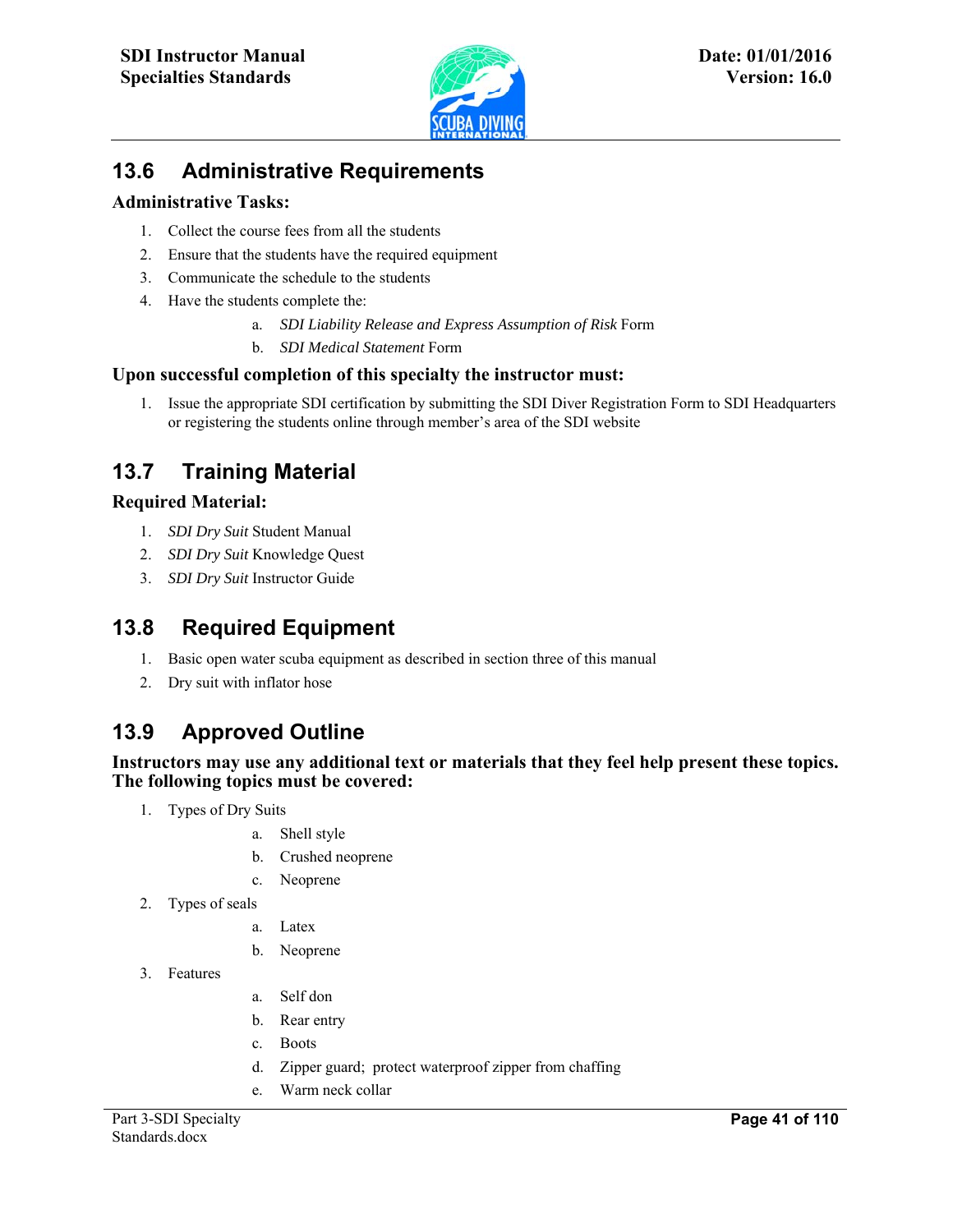

- f. Suspenders
- 4. Dive Wear Insulation
	- a. Cut to be close to skin
	- b. Compression-resistant
	- c. Dive wear is primarily made of polyester fibers or polypropylene
- 5. Dry Suit Valves
	- a. Inflator
	- i. Push to inflate
	- ii. To maintain the air space created by the dry suit

l

- b. Deflator
- i. Push to dump an adjustable
- ii. Simple open and close system
- 6. Buoyancy Control
	- a. Proper weighting
	- i. Cylinders and weights
	- ii. Weight integrated buoyancy compensator device (BCD)
	- iii. Harness system
		- b. Maintaining neutral buoyancy underwater
		- c. Dry suit is not a substitute for a proper BCD
- 7. Maintenance and Care
	- a. Flush with fresh water
	- b. Dry inside first
	- c. Avoid heat, chemicals and oils
	- d. Zipper care
	- i. Clean inside and out (toothbrush)
	- ii. Use only paraffin wax never silicon spray
	- e. Minor Repairing
	- i. Repair from inside out
	- ii. 50/50 mix Cotol-240 and Aquaseal
	- f. The use of water-soluble lubricants inside wrist seals to ease wear and tear on wrist seals while donning the suit
- 8. Dry Suit Emergencies
	- a. Excessive air in suit
	- b. Inflator valve stuck open or leaking air
	- c. Exhaust valve stuck closed
	- d. Accidentally dropped weights
	- e. Excessive air in feet
	- f. Dry suit flooded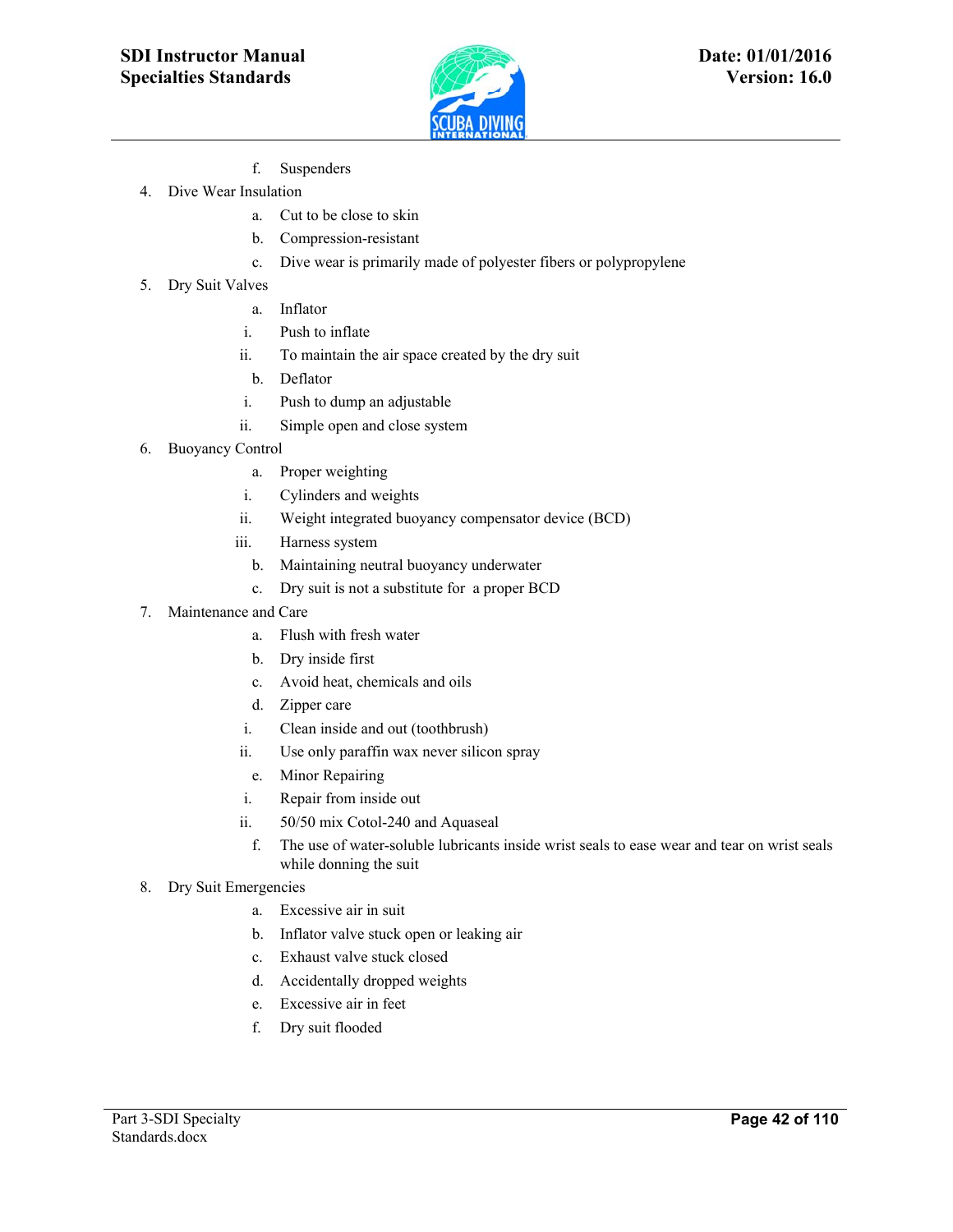

# **13.10 Required Skill Performance and Graduation Requirements**

l

**Confined water training is not required but highly recommended. It would consist of:** 

- 1. Pool Session 1
	- a. Plan dive
	- b. Proper donning of dry suit
	- c. Review functions and features of dry suit
	- d. Enter water
	- e. Buoyancy check
	- f. Get comfortable
	- g. Descend
	- h. Practice dry suit skills
	- i. Inflating and deflating suit
	- j. Roll from inverted position
	- k. Buoyancy skills / hovering
	- l. Ascend and exit

#### **Students are required to successfully complete the following in open water:**

- 1. Open Water Dive 1
	- a. SDI recommends that the first dive be no deeper than 6 metres / 20 feet
	- b. Plan dive
	- c. Proper donning of dry suit
	- d. Review functions and features of dry suit
	- e. Enter water from back of boat or shore entry
	- f. Buoyancy check
	- g. Get comfortable
	- h. Descend
	- i. Practice dry suit skills
	- j. Inflating and deflating suit
	- k. Roll from inverted position
	- l. Ascent with safety stop
	- m. Ascend and exit
	- n. Log dive
- 2. Open Water Dive 2
	- a. Plan dive
	- b. Enter and descend
	- c. Practice dry suit skills
	- d. Inflating and deflating suit
	- e. Roll from inverted position
	- f. Emergency procedures for a dry suit malfunction
	- g. Ascend with safety stop